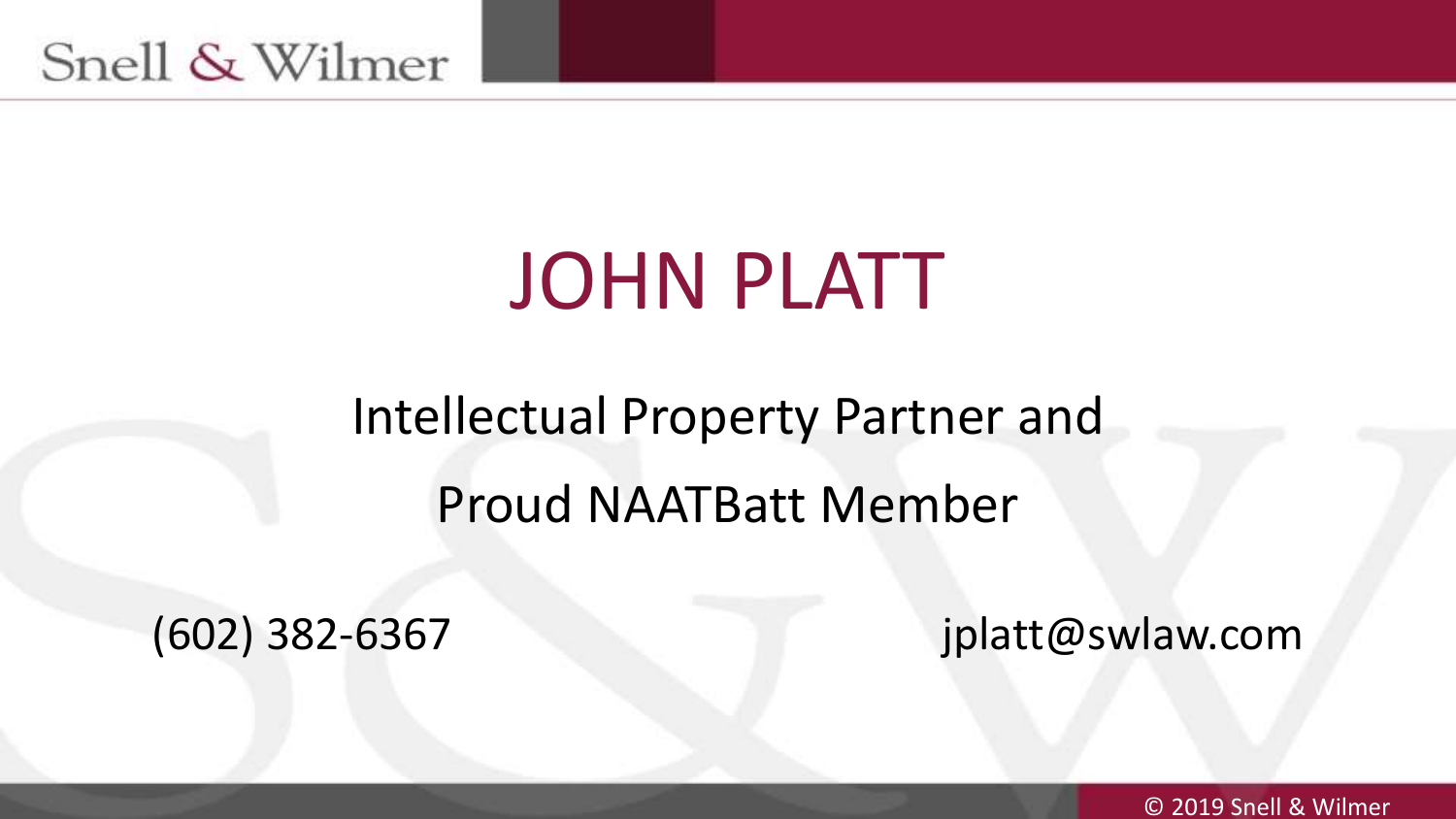#### Snell & Wilmer

# **We Are "All In" on Energy Storage.**

- **Full-service law firm**
- Our clients include battery innovators and battery integrators (e.g., auto manufacturers)
- **30+ IP attorneys**
- Battery materials, cells, modules, thermal systems, battery management systems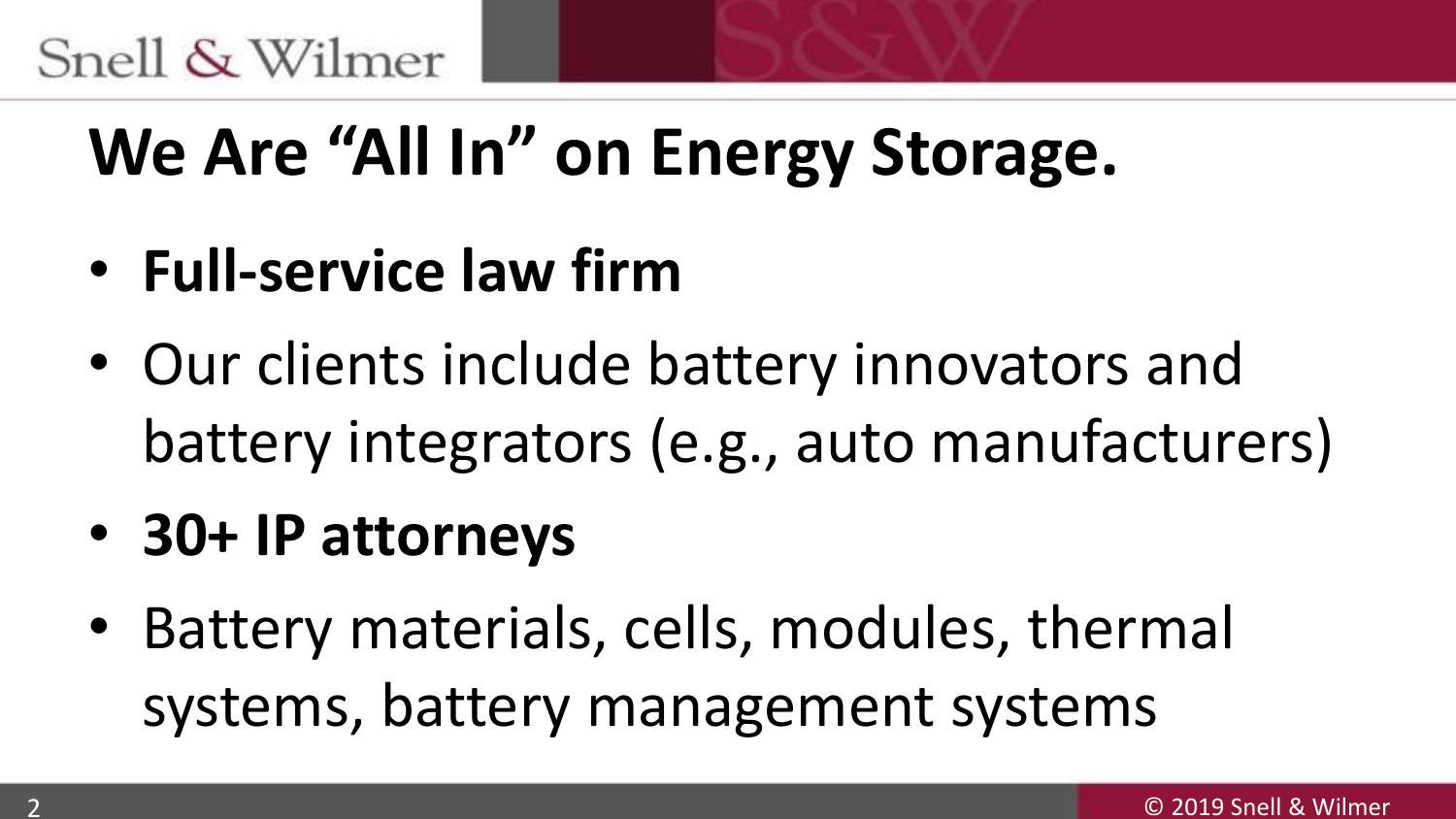

#### **ADVANCED BATTERY & CAPACITOR PATENTEDGE**

**2018 Update**

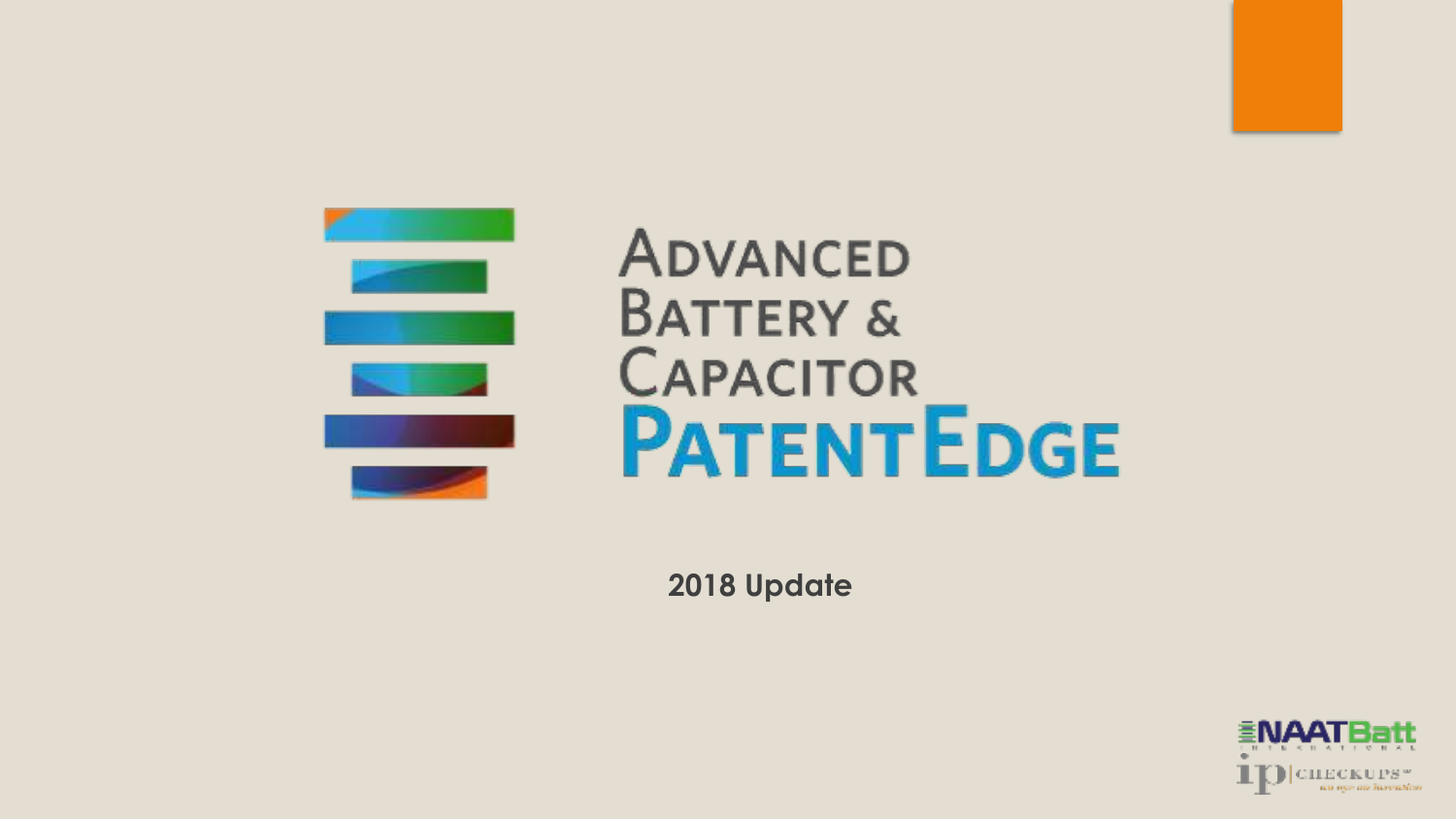# ABC PatentEdge Quarterly Report

#### **What is Advanced Battery & Capacitor PatentEdge™**?

**[ABC PatentEdge](http://www.abcpatentedge.com/)** is the only competitive patent intelligence solution specifically designed for the Advanced Battery market.

The ABC PatentEdge contains six high-level battery technology categories, developed by IP Checkups' along with industry leading battery technology experts. Within these six categories, there are 200+ technology and market-related sub-categories containing more than 250,000 patents published from worldwide\* patenting authorities.

- **Purpose:** The **ABC PatentEdge Quarterly** was developed to provide insight into recent Ξ advanced battery industry patent activity. As part of our partnership, IP Checkups provides this quarterly report to NAATBatt members as an exclusive value-add.
- **Methodology:** The **ABC PatentEdge Quarterly** utilizes data from the [ABC PatentEdge](http://www.abcpatentedge.com/)  Ξ database to report on advanced battery trends and recent patent filing activity in specific battery technology areas.
- **Sources:** Statistics reported in the **ABC PatentEdge Quarterly** were derived from the ABC Ξ [PatentEdge database, which houses over 250,000 battery-related patents from the U.S.](http://www.abcpatentedge.com/)  Patent & Trademark Office, the World Intellectual Property Organization, the European Patent Office.

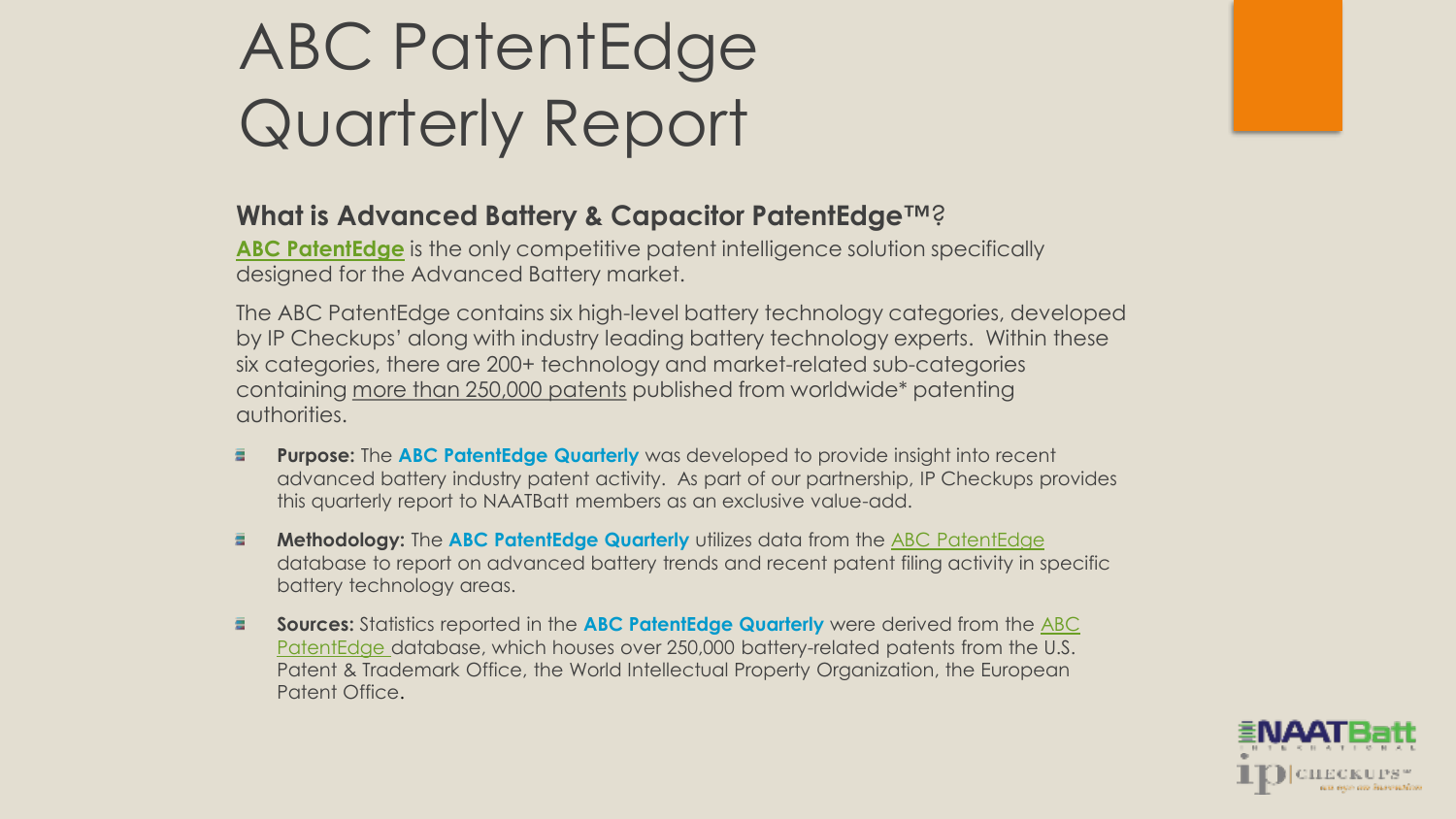#### Worldwide Patent Publications: 2016 – 2018

- ➢ Battery-related patent filings increased last year, with nearly 27,000 new publications in 2018 (there were about 25,000 in 2017).
- $\geq 2018$  quarterly publication volume fluctuated between about 6,000 and 7,000 combined US, EP, and WO publications.
- $\triangleright$  EP publications generally remained steady during 2018.
- $\triangleright$  Since 2016, PCT (WO) publications have increased by about 1000 publications per year.



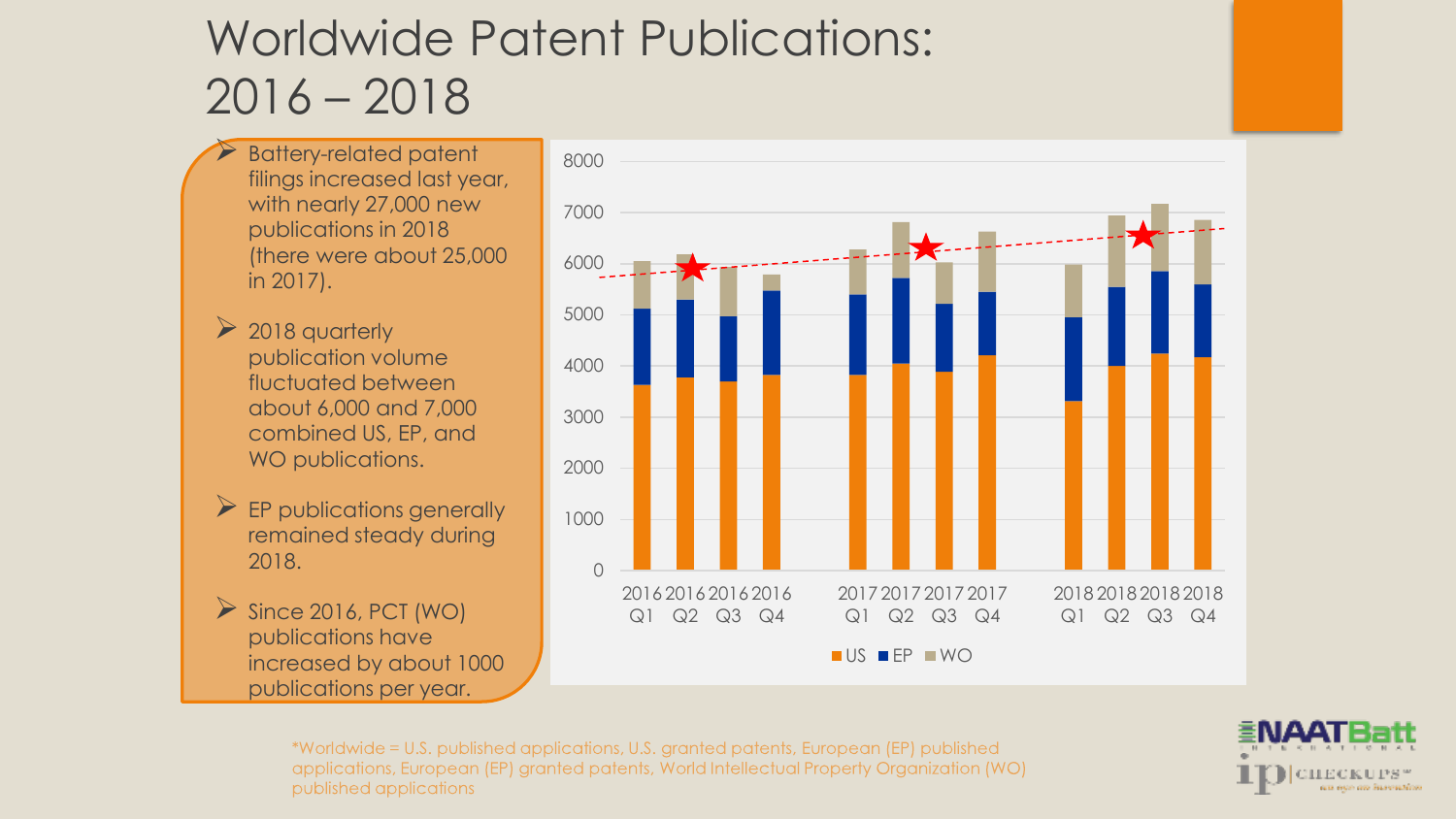#### Worldwide Patent Publications: 2017 – 2018 US & EP App vs. Grant

US filing trends in Battery technology appear to be steady, as there were about 2,000 published applications per quarter for the past two years.

The US patent issuance rate increased slightly each quarter in 2018.

The quarterly volume of EP published applications decreased over 2018, similar to the 2017 trend.

However, about 15% more granted EP patents were issued in 2018 than the previous year



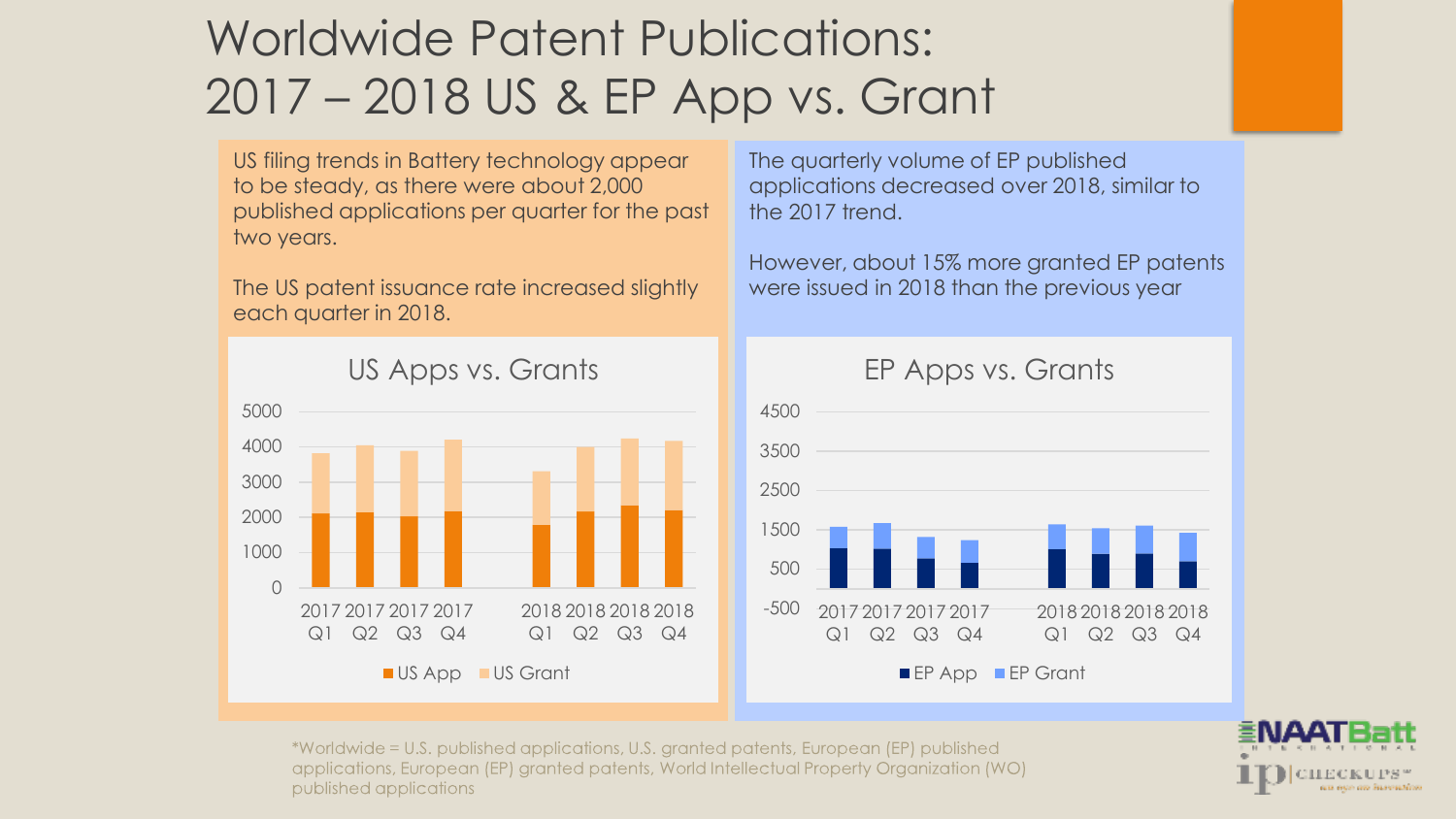## **Top Worldwide Innovators**

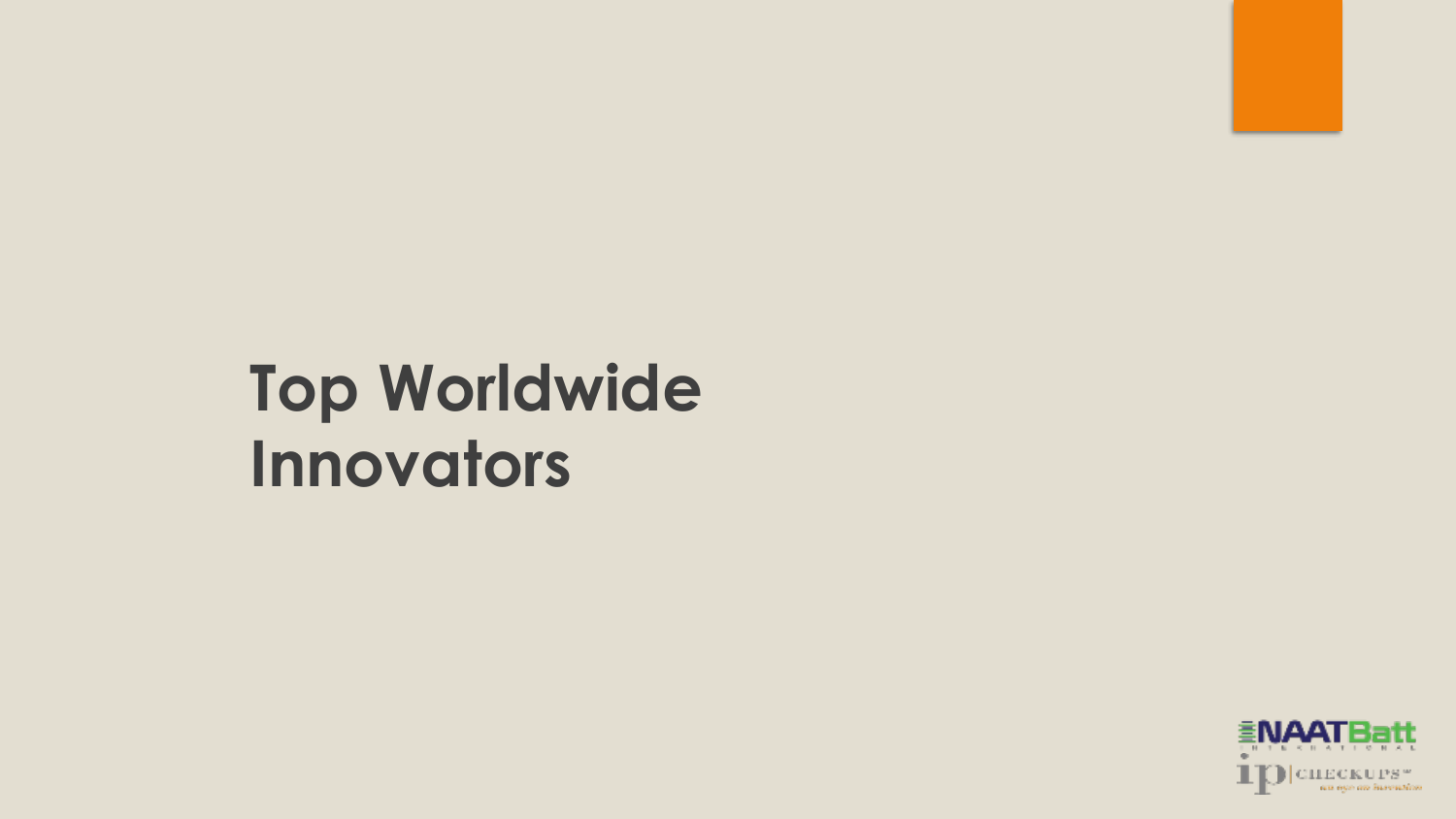#### Top 20 Overall Assignees 2018: **Worldwide Patent Publications**

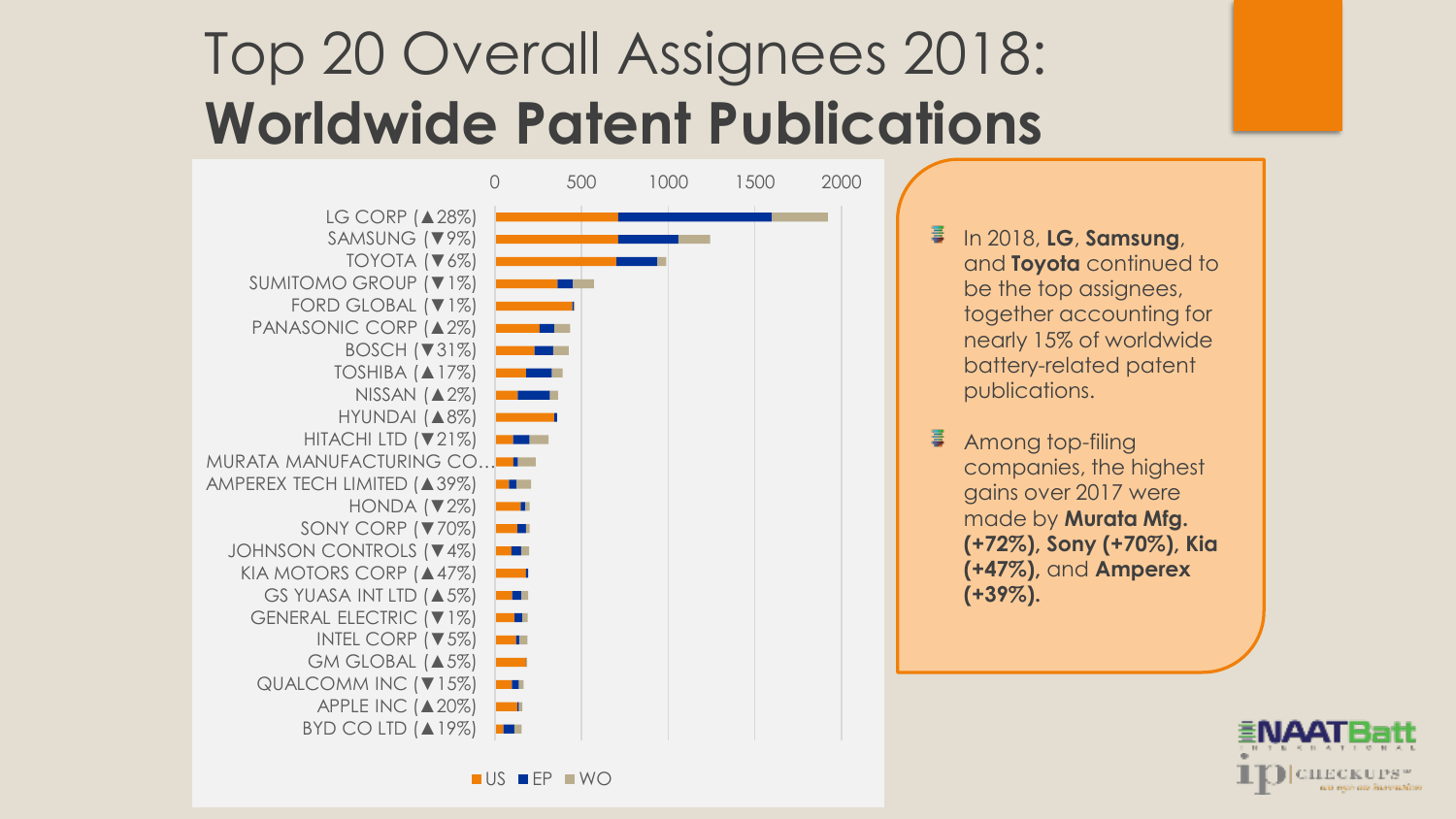#### New Entrants 2018: **Worldwide Patent Publications**



This chart shows "New Entrants" - top companies filing in 2018 companies with no filings in the previous two years.

- 圖 **Nio Co** is a Chinese automobile manufacturer headquartered in Shanghai, specializing in designing and developing electric autonomous vehicles.
- 僵 **InEvit** is an electrical vehicle battery modularization started headed by former Tesla CEO Mertin Eberhard.

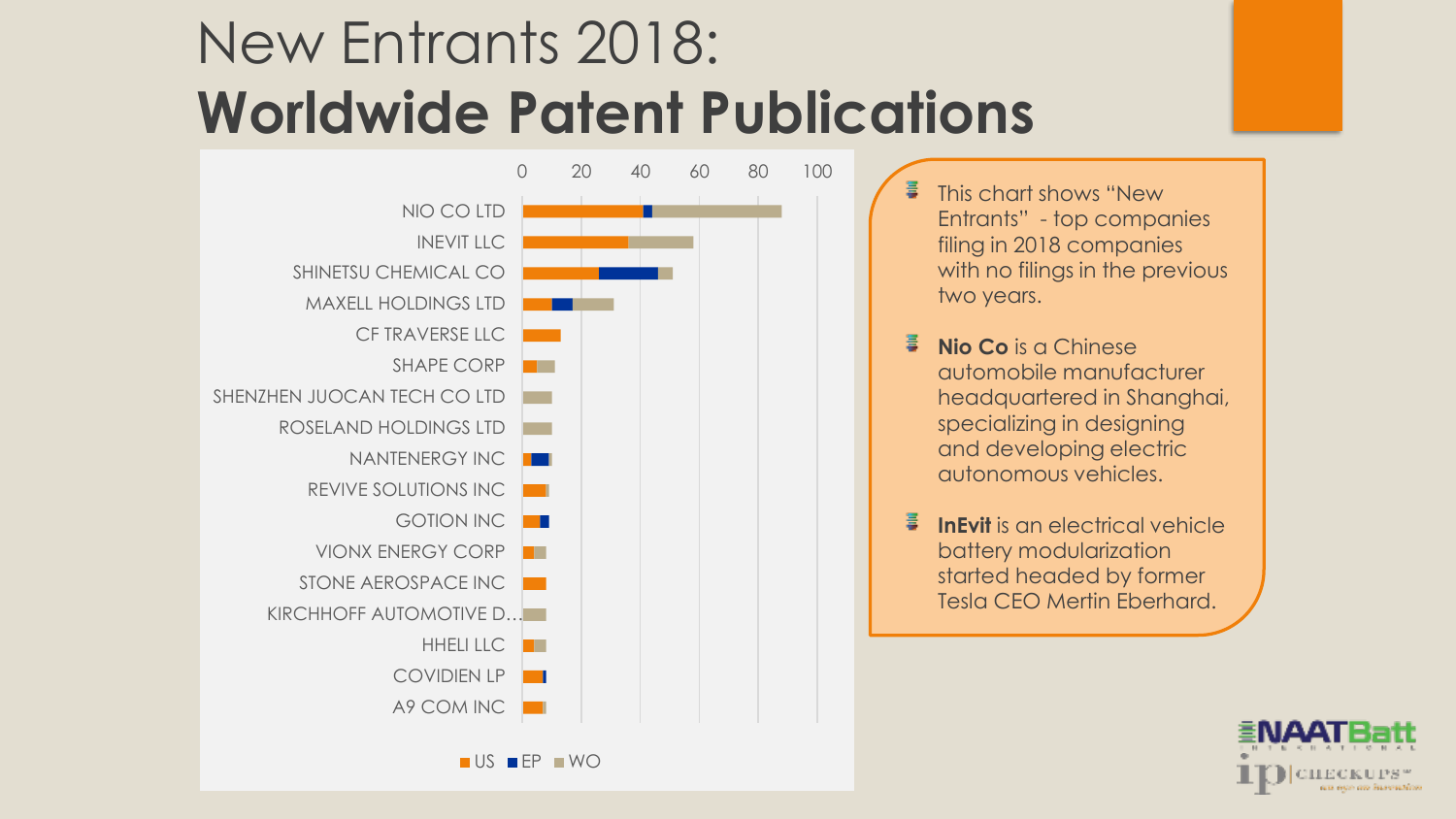#### Active Academic & Research Institutions: 2018

| Academic/Research Institution                   | #        | Academic/Research Institution                  | #              |
|-------------------------------------------------|----------|------------------------------------------------|----------------|
| UNIV CALIFORNIA                                 | 84       | UNIV SOUTHERN CALIFORNIA                       | 10             |
| <b>MASSACHUSETTS INSTITUTE OF TECH</b>          | 63       | <b>HARVARD COLLEGE</b>                         | 10             |
| <b>UNIV TSINGHUA</b>                            | 36       | RESEARCH & BUSINESS FOUND SUNGKYUNKWAN UNIV    | 10             |
| <b>INDUSTRIAL TECH RESEARCH INSTITUTE</b>       | 35       | UNIV SOUTH CHINA TECH                          | 9              |
| UNIV MICHIGAN REGENTS                           | 32       | UNIV KING FAHD PET & MINERALS                  | 9              |
| <b>UCHICAGO ARGONNE LLC</b>                     | 31       | <b>UNIV WASHINGTON</b>                         | 9              |
| <b>UNIV TEXAS</b>                               | 29       | <b>UNIV TOKYO</b>                              | 8              |
| <b>BATTELLE MEMORIAL INSTITUTE</b>              | 25       | UNIV PRINCETON                                 | 8              |
| UNIV CORNELL                                    | 24       | ZHEJIANG GEELY AUTOMOBILE RES INSTITUTE CO LTD | 8              |
| UNIV LELAND STANFORD JUNIOR                     | 22       | UNIV NANYANG TECH                              | 8              |
| UNIST ULSAN NATIONAL INSTITUTE OF SCIENCE AND   |          |                                                |                |
| <b>TECH</b>                                     | 19       | <b>NAT UNIV SINGAPORE</b>                      | 8              |
| UNIV ILLINOIS                                   | 16       | RAMOT AT TEL AVIV UNIV LTD                     | 8              |
| UNIV KING ABDULLAH SCI & TECH                   | 15       | THE REGENTS OF THE UNIV OF COLORADO            | $\overline{7}$ |
| <b>UNIV MARYLAND</b>                            | 15       | UNIV DE PICARDIE JULES VERNE                   | 7              |
| SEQUE NATIONAL UNIV R&DB FOUNDATION             | 13       | UNIV WASEDA                                    | 7              |
| UNIV CASE WESTERN RESERVE                       | 12       | UNIV NEW YORK STATE RES FOUND                  | $\overline{7}$ |
| UNIV RICE WILLIAM M                             | 12       | UNIV ARIZONA STATE                             | 7              |
| UNIV DE NANTES                                  | 12       | UNIV MICHIGAN STATE                            | 7              |
| <b>GRADUATE SCHOOL SHENZHEN TSINGHUA UNIV</b>   | 12       | KOREA INSTITUTE OF INDUSTRIAL TECH             | 7              |
| <b>UNIV NORTHWESTERN</b>                        | 11       | <b>HANYANG UNIV</b>                            | 7              |
| RESEARCH INSTITUTE OF INDUSTRIAL SCIENCE & TECH | $11$ res |                                                |                |

leaders in advanced battery related published patent applications in 2018.<br>Worldwide = U.S. published applications, U.S. granted patents, European (EP) published

applications, European (EP) granted patents, World Intellectual Property Organization (WO) published applications

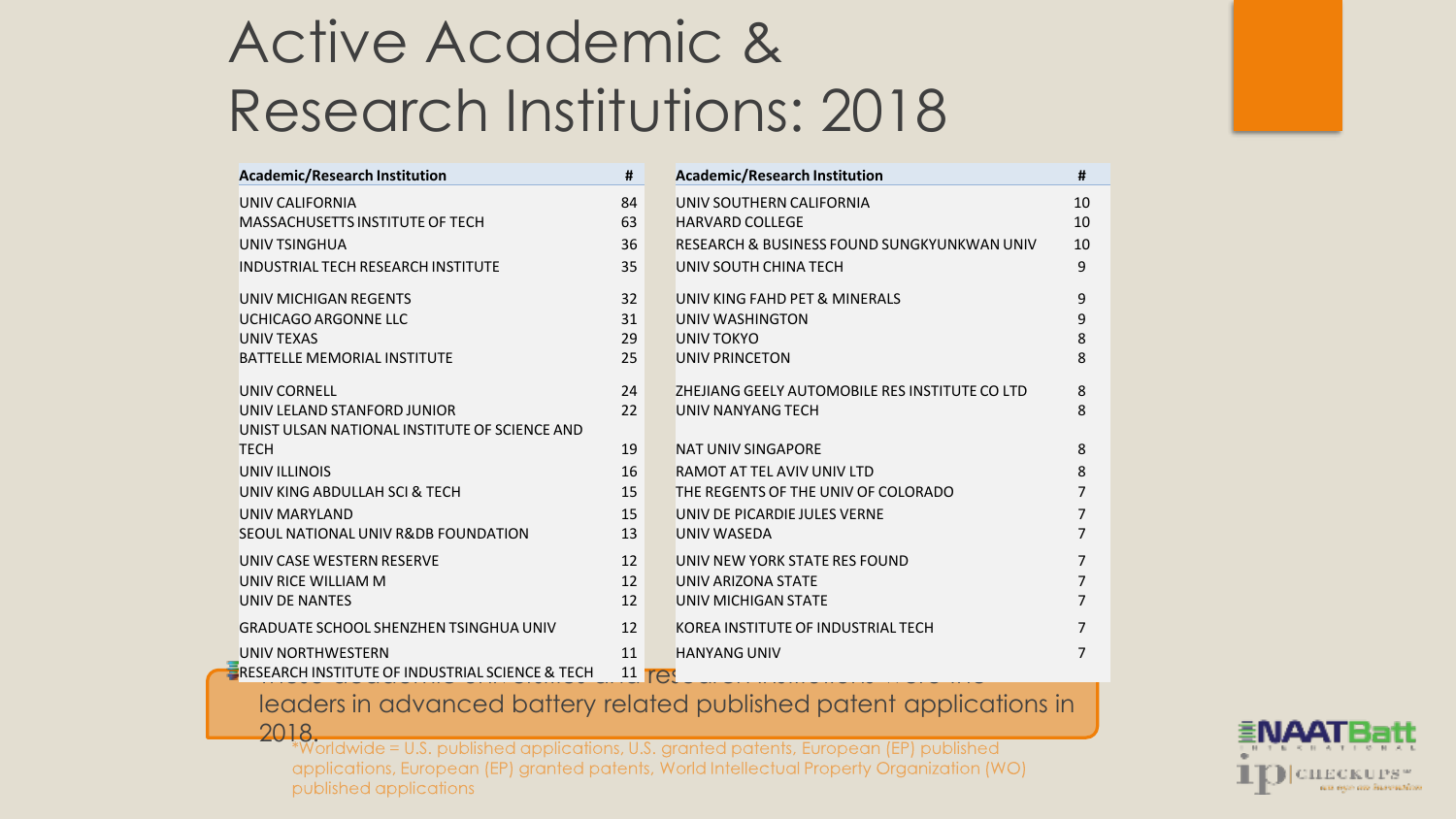# **Patent Activity in Key Battery Technology Sectors**

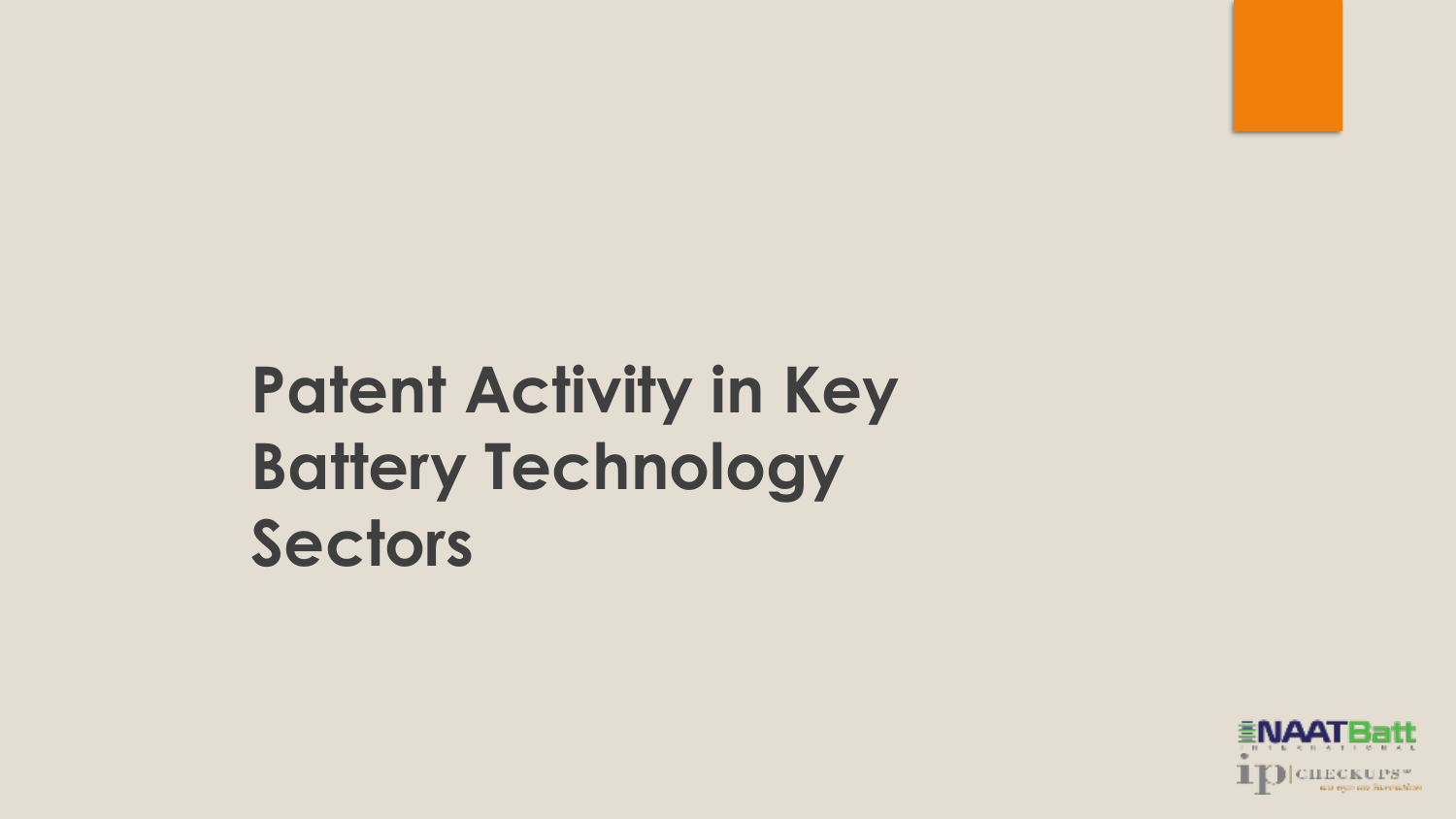#### ABC PatentEdge Hierarchy

 $134.$ 

印刷

il54

134

**IENA** 

 $n = 41$ 

**Edit HOTAL** 

**FF 44** 

**EBA HOTAL** 

田市

 $0.14$ **DEAT** 

534

**STAR** 

**ISSUE** 

**CORE** 

四头

 $\Box$ 

**GENERAL** 

 $\mathbb{R}^n$ 

**DE** 

**TIBRA** 

 $\Box$ 

534

**IE.4** 

134

534

**ISA** 

1000



Within the ABC PatentEdge™ database, there are six main high-level categories. Battery Modules Cells Hybrid Systems *<u>Markets</u> <u>Materials</u>* Usage/Lifecycle

**There is significant overlap between** categories, particularly between Markets (i.e. End Use) and technical sectors such as Battery Modules, Materials, and Usage/Lifecycle.

**This year, IP Checkups inspects the** Vehicles Market category, and in particular the overlap between Vehicles and Battery Modules, Materials, and Usage/Lifecycle.

PatentCAM enables users to compare the overlap between multiple categories.

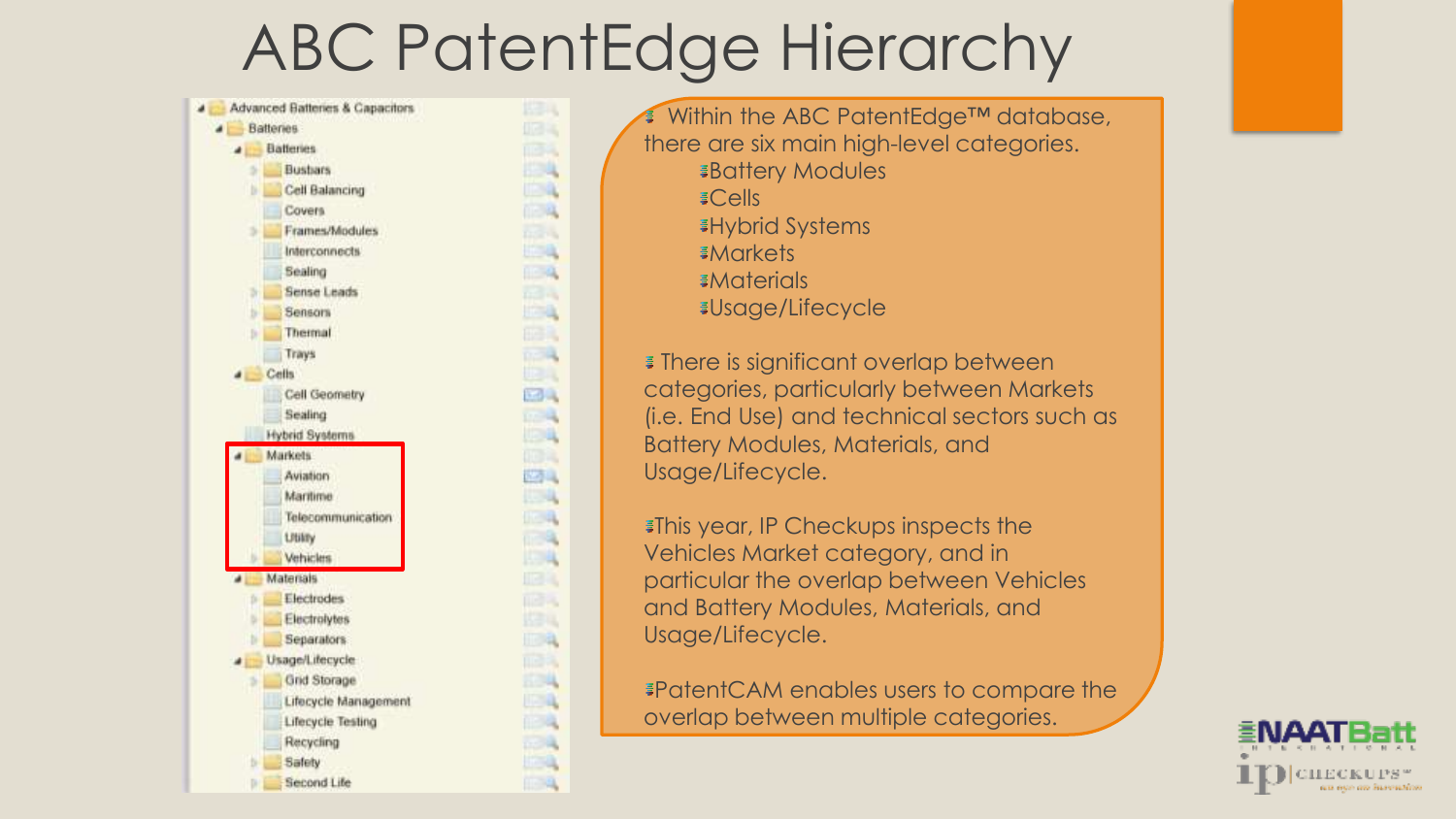#### Worldwide Patent Publications in Battery Sectors: Full Year 2018

| <b>Overall Sector Activity</b> |       |       |                |                                  | Sector Activity Change from 2017 to 2018 |                                  |                                  |                       |                        |                       |
|--------------------------------|-------|-------|----------------|----------------------------------|------------------------------------------|----------------------------------|----------------------------------|-----------------------|------------------------|-----------------------|
|                                |       |       | <b>US</b>      |                                  | EP                                       |                                  | <b>WO</b>                        |                       |                        |                       |
| 30000                          | 20000 | 10000 | $\overline{0}$ |                                  | App                                      | Grant                            | App                              | Grant                 | App                    |                       |
|                                |       |       | 12247          | <b>Battery</b><br><b>Modules</b> | $\triangle$ 196 (9%)                     | $\blacktriangledown$ -192 (-8%)  | $\triangle$ 105 (11%)            | $\triangle$ 109 (15%) | ▲ 225 (20%)            | ▲ 443 (6%)            |
|                                |       |       | 3291           | Cells                            | $\triangle$ 30 (45%)                     | $\nabla - 17 (-21\%)$            | $\triangle$ 24 (69%)             | $\triangle$ 7 (14%)   | $\triangle$ 15 (41%)   | $\triangle$ 59 (22%)  |
|                                |       |       | 1033           | <b>Hybrid Systems</b>            | $\blacktriangledown$ -92 (-26%)          | $\nabla - 7(-2%)$                | $\blacktriangledown$ -35 (-19%)  | $\triangle$ 37 (38%)  | $\triangle$ 5 (3%)     | $\Psi - 92 (-8%)$     |
|                                |       | 18954 |                | Markets                          | $\triangle$ 30 (1%)                      | $\blacktriangledown$ -17 (%)     | $\blacktriangledown$ -48 (-3%)   | $\triangle$ 190 (19%) | $\triangle$ 866 (80%)  | $\triangle$ 1021 (9%) |
|                                |       | 21926 |                | <b>Materials</b>                 | $\blacktriangledown$ -147 (-5%)          | $\blacktriangledown$ -218 (-10%) | $\triangle$ 134 (10%)            | $\triangle$ 158 (17%) | ▲ 207 (11%)            | $\triangle$ 134 (1%)  |
|                                |       |       | 7286           | Usage/Lifecycle                  | $\blacktriangledown$ -358 (-14%)         | $\blacktriangledown$ -478 (-22%) | $\blacktriangledown$ -158 (-18%) | $\triangle$ 167 (30%) | $\triangle$ 70 (9%)    | $\nabla - 757 (-11%)$ |
|                                |       |       |                |                                  | $\triangle$ 34 (%)                       | $\blacktriangledown$ -288 (-4%)  | $\blacktriangledown$ -266 (-8%)  | $\triangle$ 395 (17%) | $\triangle$ 1040 (26%) | $\triangle$ 915 (4%)  |

- $\frac{1}{3}$  In 2018, overall publication rates increased 4%, with the most notable sector increase in *Battery Cells, 26%.*
- While there was a net decrease in US publications, the volume of EP patents granted in 2018 increased 17% over 2017.
- The largest sector publication volume increase was in PCT (WO) applications relating to Battery Markets (up 80%).



\*Note that many patents are categorized in multiple categories.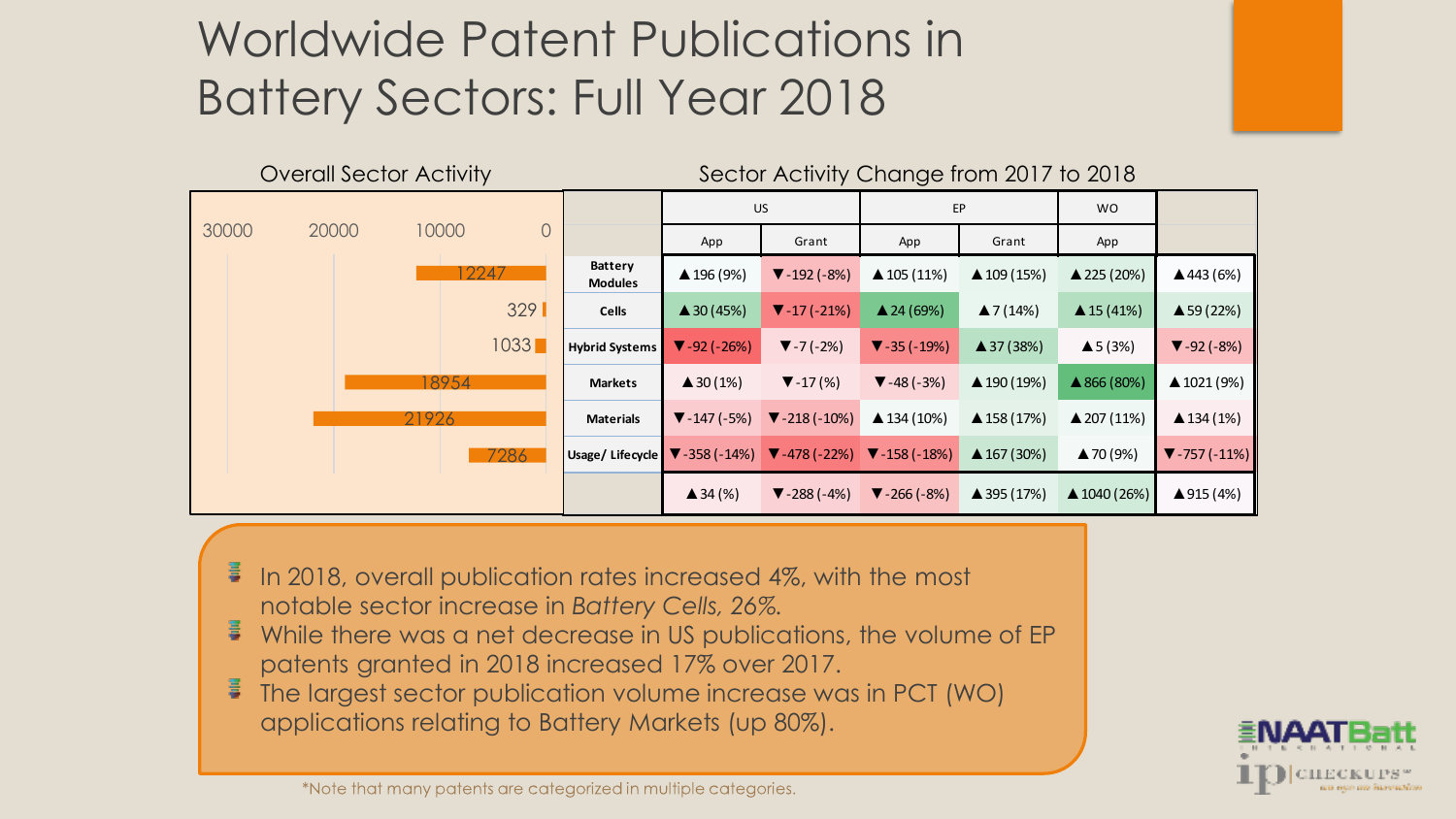## Spotlight on Battery Innovation in the **Vehicles** Sector

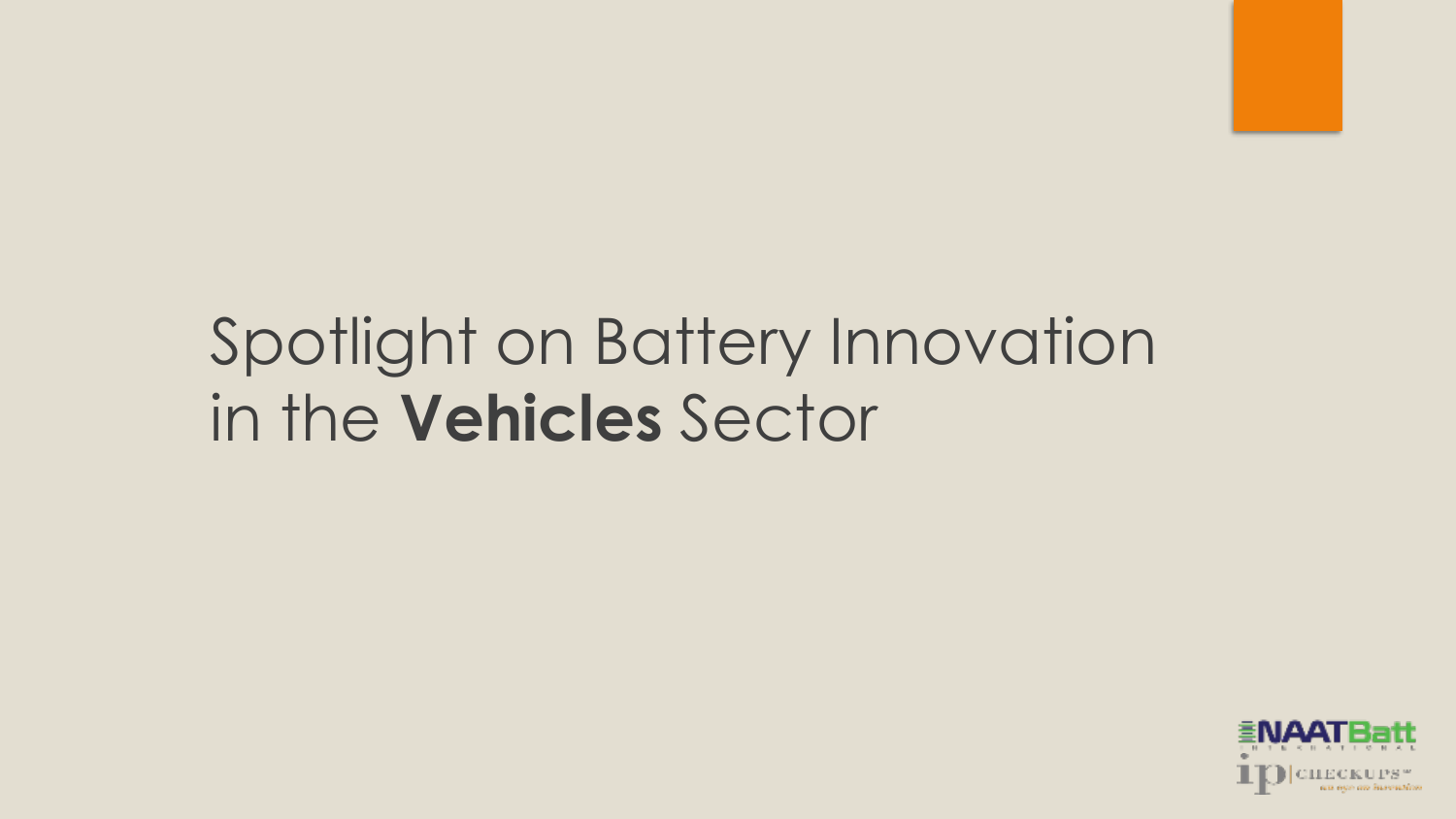#### Top Assignees: **Vehicles** – 2018



Toyota, LG, Ford, and Hyundai lead the pack in IP related to Vehicle Battery technology.

LG, Nissan, Toshiba, BYD, Hitachi and Renault have budgeted heavily on IP protections in the European market.

Most other companies appear focused on US protection, including LG, Ford, Hyundai, and Kia.

The increase of innovation by multinational electronics manufacturers in the Vehicle sector may indicate a convergence of technology and business strategies.

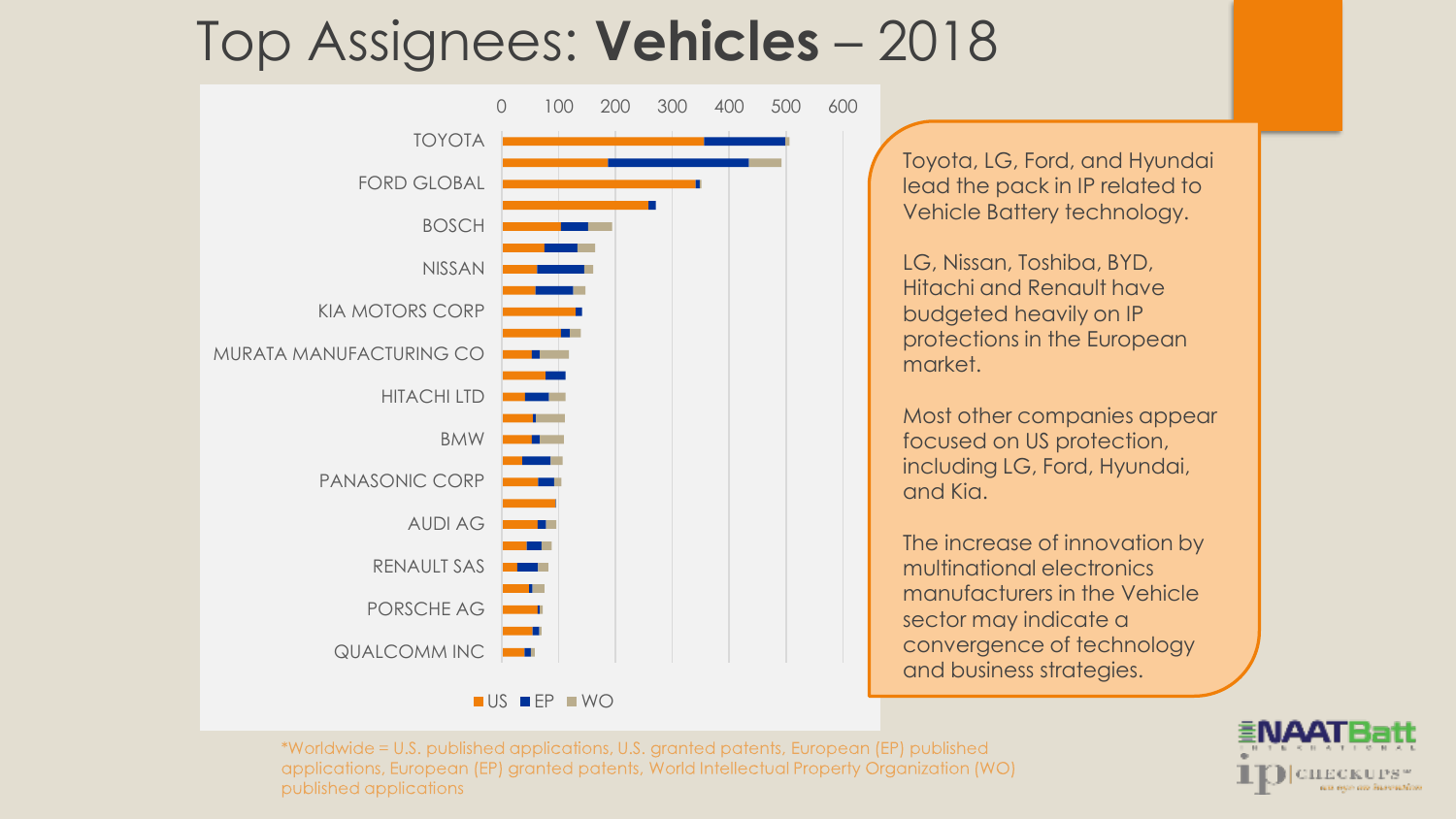#### Top Assignees: **Vehicle** by Sector

- Ε Top companies publishing patents in the Vehicle Battery sector are filing steadily in every sub-category (except Cells).
- 듷 Top companies are still innovating in the Hybrid Systems space, including Toyota, Ford, Hyundai, Nissan, Kia, and BYD.
- ミ LG and Toshiba focus on IP related to battery materials in the vehicle space.
- Ξ. LG is the only assignee focused on Battery Cells.

|                                   | <b>Battery Modules</b> | Cells          | Hybrid Systems | Markets | Materials      | Usage/Lifecycle |
|-----------------------------------|------------------------|----------------|----------------|---------|----------------|-----------------|
| <b>Assignee</b>                   |                        |                |                |         |                |                 |
| <b>TOYOTA</b>                     | 158                    | $\overline{2}$ | 35             | 506     | 42             | 43              |
| LG CORP                           | 335                    | 35             | $\overline{2}$ | 492     | 104            | 91              |
| <b>FORD GLOBAL</b>                | 147                    | 3              | 41             | 351     | 8              | 15              |
| <b>HYUNDAI</b>                    | 104                    | $\mathbf{1}$   | 45             | 271     | 5              | 17              |
| <b>BOSCH</b>                      | 71                     | $\overline{3}$ | 12             | 194     | 22             | 17              |
| SAMSUNG                           | 85                     | 0              | 8              | 164     | 15             | 19              |
| <b>NISSAN</b>                     | 36                     | $\mathbf{1}$   | 23             | 161     | $\overline{4}$ | $\mathbf{1}$    |
| <b>TOSHIBA</b>                    | 19                     | 0              | $\overline{2}$ | 147     | 78             | 44              |
| <b>KIA MOTORS CORP</b>            | 49                     | 0              | 20             | 141     | $\overline{1}$ | $\overline{7}$  |
| <b>HONDA</b>                      | 44                     | 0              | $\overline{4}$ | 139     | 6              | 5               |
| <b>MURATA MANUFACTURING</b>       | 18                     | 0              | 0              | 118     | 52             | 26              |
| <b>THUNDER POWER</b>              | 70                     | $\mathbf 0$    | $\Omega$       | 112     | $\overline{2}$ | $\overline{7}$  |
| <b>HITACHI LTD</b>                | 61                     | 0              | 9              | 112     | 8              | 14              |
| <b>SUMITOMO GROUP</b>             | 27                     | $\Omega$       | $\overline{1}$ | 111     | $\overline{2}$ | 10              |
| <b>BMW</b>                        | 37                     | $\mathbf{1}$   | 8              | 109     | 8              | $\overline{2}$  |
| <b>BYD CO LTD</b>                 | 41                     | 3              | 25             | 107     | 9              | 13              |
| PANASONIC CORP                    | 18                     | 0              | $\overline{2}$ | 105     | 3              | 12              |
| <b>AUDI AG</b>                    | 35                     | 0              | $\overline{3}$ | 96      | 8              | 9               |
| <b>GM GLOBAL</b>                  | 54                     | 0              | $\overline{7}$ | 96      | 11             | 10              |
| JOHNSON CONTROLS                  | 57                     | 3              | 5              | 88      | 11             | 40              |
| <b>RENAULT SAS</b>                | 42                     | 0              | 18             | 82      | 3              | 5               |
| <b>DENSO CORP</b>                 | 20                     | 0              | $\overline{2}$ | 75      | 5              | 3               |
| <b>PORSCHE AG</b>                 | 28                     | $\mathbf{1}$   | $\overline{2}$ | 72      | 11             | $\overline{2}$  |
| <b>LITHIUM ENERGY &amp; POWER</b> | 28                     | $\overline{2}$ | $\mathbf{1}$   | 48      | 18             | 18              |
| <b>VOLVO TRUCK CORP</b>           | 27                     | 0              | $\overline{2}$ | 39      | 0              | $\overline{7}$  |
| JAGUAR LAND ROVER LTD             | 26                     | $\mathbf{1}$   | 6              | 37      | 0              | $\overline{a}$  |

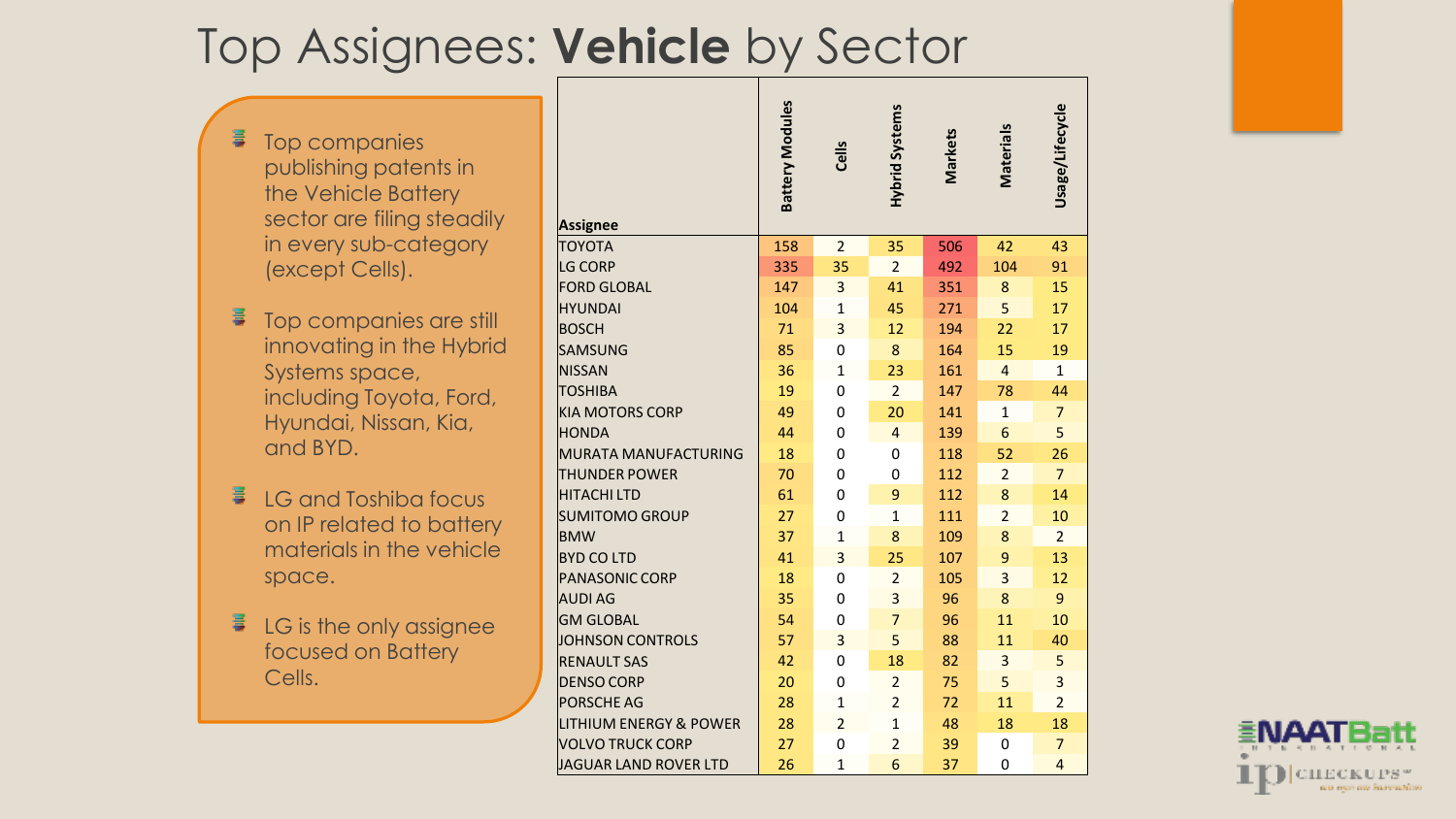# 2018 Vehicle Sector Patent Distribution **This chart shows the**



distribution of 2018 Batteryrelated Vehicle publications within the category hierarchy. **Many of the Vehicle related** publications fall into multiple categories.

The inner circle shows each of the 5 technical battery sectors by volume, with sub-categories branching from the inner circle (the Markets sector is not shown here to reduce redundancy).

Vehicle innovations were primarily focused on Battery Modules, Materials, and Usage/Lifecycle topics.

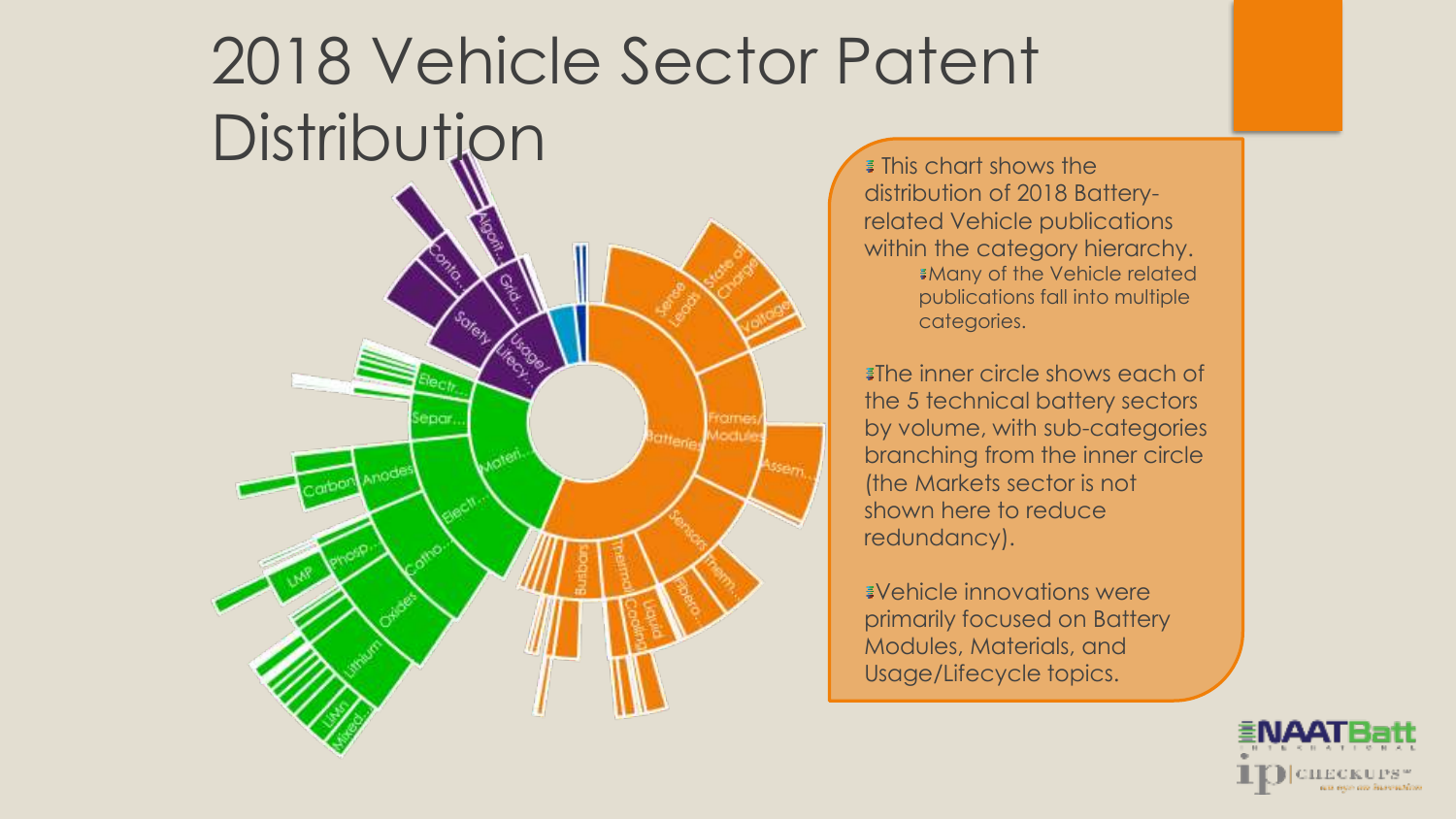# 2018 Advanced Battery Summary

- Battery-related patent filings increased last year, with more than 27,000 new publications in 2018 (there were about 25,000 in 2017).
- 2018 quarterly volume hovered around 7,000 combined US, EP, and WO publications.
- U.S. activity followed the quarterly trend, and again outpaced EP and WO filings.
- $\frac{1}{3}$  While there was a net decrease in US publications, the volume of EP patents granted in 2018 increased 17% over 2017.
- In 2018, **LG**, **Samsung**, and **Toyota** continued to be the top assignees, together accounting for 15% of worldwide battery-related patent publications.
- The increase of innovation by multinational electronics manufacturers in the Automotive sector may indicate a convergence of technology and business strategies.
- Automotive innovation was primarily focused on Battery Modules, followed by Materials and Usage/Lifecycle topics.
- Drill-downs on Assembly, Li-Oxide Cathodes, and Grid Storage reveal valuable insights, including investment details of multi-nationals, and the presence of new innovators.

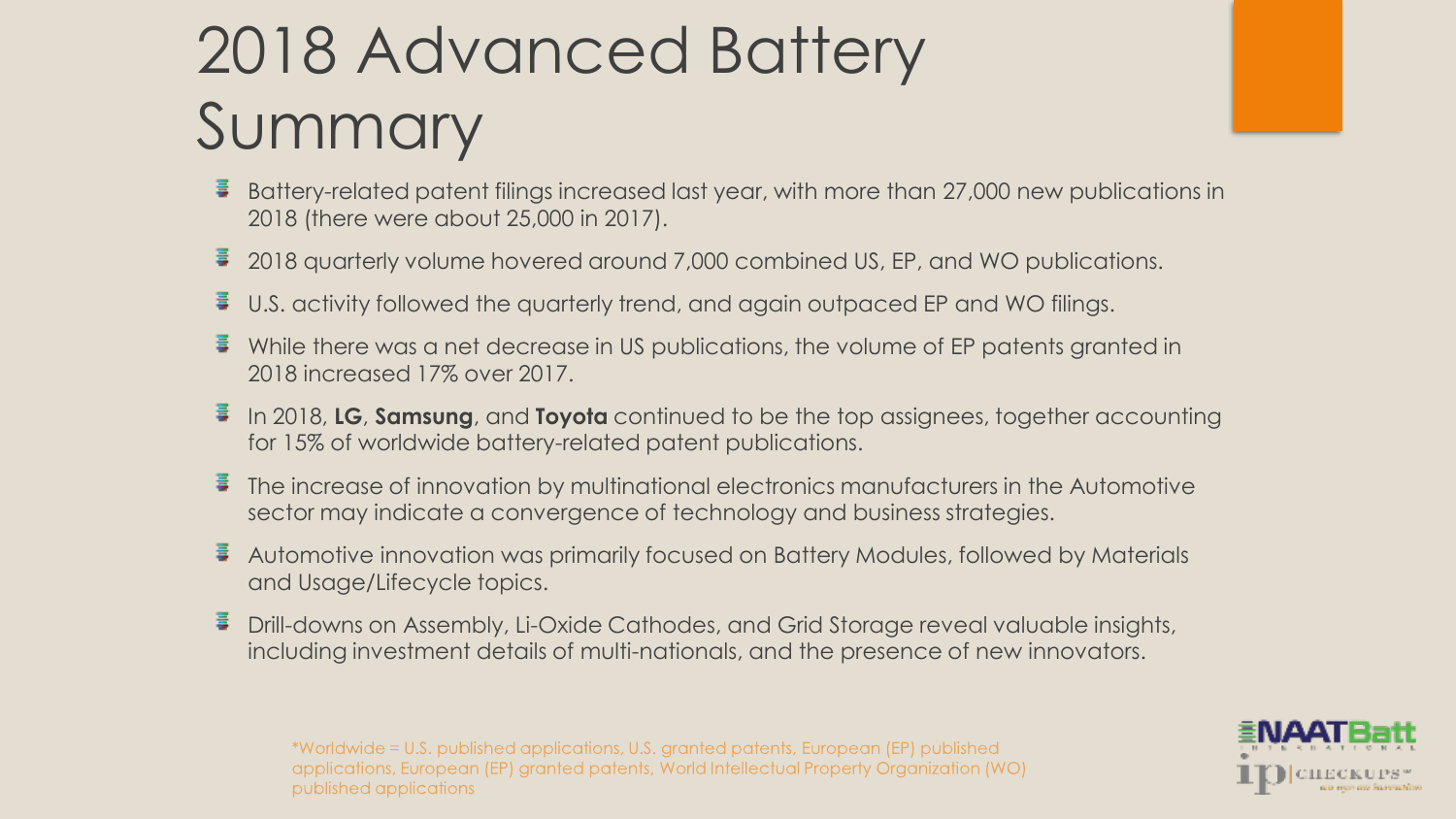# With ABC PatentEdge…

- 픃 Track worldwide patent filing, publication and issuance trends in more than 200 advanced battery related tech categories
- Identify which patents have been assigned to which companies
- Learn what trends within specific technologies are developing
- 픃 Identify key thought leaders in different technical areas
- 풓 Review patent activity coming from universities and research institutions filing patents in particular technology areas
- Find out where leading companies are really making their bets **Want More?**  Visit our [website](http://www.ipcheckups.com/) for additional information or contact IP Checkups via [email](mailto:info@ipcheckups.com?subject=ABC PatentEdge Q3 2013 Report).